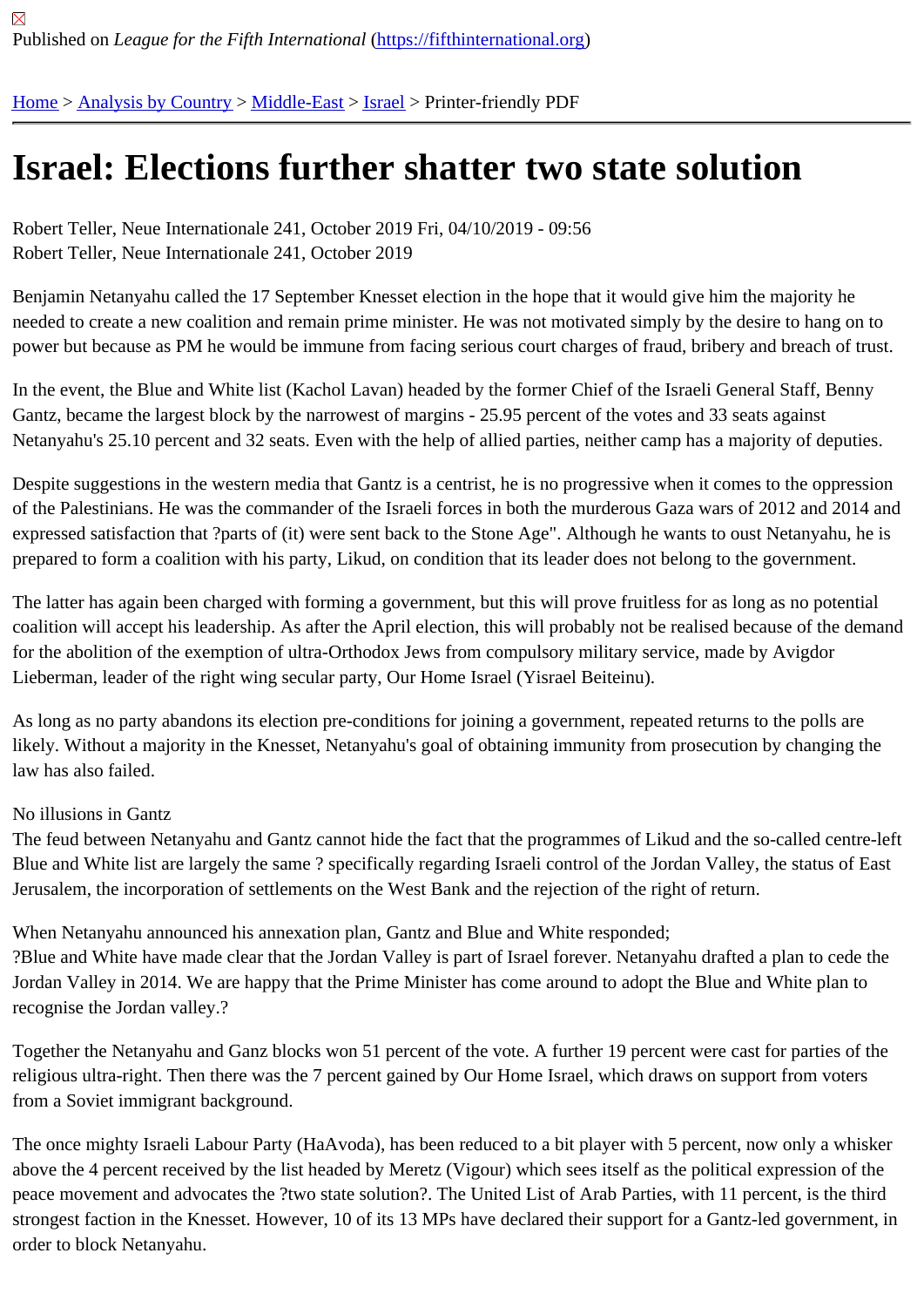The election results show how far to the right Israeli politics has shifted. More than three-quarters of the votes were cast for right-wing to far-right parties. Even if the Likud loses its leading role in a government, core elements of its Zionistexpansionist programme shape the entire political landscape.

## Failure of the two-state solution

With the announcement that he would annex the Jordan Valley, Netanyahu is burying the so-called two-state solution, despite this being in breach of existing treaties and international law. Of course, the Palestinians, who make up 85 percent of the population of the Jordan Valley, occupied since 1967, have always been denied the right to self-rule and been kept under strict military occupation under the pretext of assuring Israel?s security.

The territory marked for annexation by Netanyahu consists largely of the "C-areas", which, according to the Oslo Accords, are already under sole Israeli control. 85 percent of this area may not be entered or used by Palestinians. 46 percent of the Jordan Valley is a militarily restricted area. This also includes the Israeli settlements. In fact, it has long been under de facto Israeli sovereignty. The annexation would be the logical conclusion of the occupation policy since 1967, and could at the same time be accompanied by a further expulsion of the Palestinian population.

For 25 years, the two-state solution served the purpose of legitimising the occupation regime in the West Bank as a merely temporary ?solution?. Its international treaty recognition as not forming part of Israel was the illusory basis for a future Palestinian state. The question of how ?the only democratic state in the Middle East? can deny democratic rights to half of its population was answered with reference to this future Palestinian state, justifying the lack of legal human and national rights for the Palestinians with the ?temporary? character of the occupation.

With the annexation of the occupied territories, the character of the state constitution of Israel, which denies civic rights to part of its population on the basis of its ethnic origin, would become even clearer and be extended to a larger territory and its population. The failure of the two-state solution and the annexation of parts of the West Bank will dispel any doubt that Israel is actually a racist apartheid state.

## Annexation and expansion

In addition, a successful annexation of the Jordan Valley would in all probability only represent an intermediate step towards the incorporation of the entire West Bank. Already today, right-wing extremist Avigdor Lieberman is drumming for this "solution" whose logical end would be the expulsion of the remains of the Palestinian people and their ?non-violent?, step-by-step, genocide.

The so-called two-state solution is finally being banished to the realm of dreams. With the annexation of the Jordan Valley, any hope of a Palestinian state alongside Israel can only be an object of ridicule.

For 25 years, the central institution of the "Oslo system", the autonomous Palestinian Authority, has been responsible for the co-administration of the West Bank as an extended arm of the occupation. With the proposed annexation, the "Palestinian Authority", which emerged from the Oslo process as the receiver for the bankrupt PLO, would finally have served its purpose. Its last official act would be to switch off the lights and hand over the keys.

Under any governing coalition the expansionist policy will continue. It will go hand in hand with the further siege and starvation of the population of Gaza, which is economically far less attractive for annexation, as well as continuing aggression against Lebanon and Iran. These reactionary projects will win support from the USA and tacit agreement from Saudi Arabia.

In this respect, the Zionist right in Israel is in the process of reshuffling the cards regarding Palestine. ?Democratic? Israel will advance to the Jordan and with it the carefully constructed dividing lines between 1948 Palestine on the one hand and the inhabitants of Gaza, East Jerusalem and the West Bank on the other, will disappear.

But this will oblige the Zionists to expel all, or most, of the Palestinians, a difficult task even under Donald Trump?s world disorder, or it will require an Apartheid state, naked and unashamed. However, any such plans by the Zionist right will undoubtedly encounter the bitter resistance of the Palestinians.